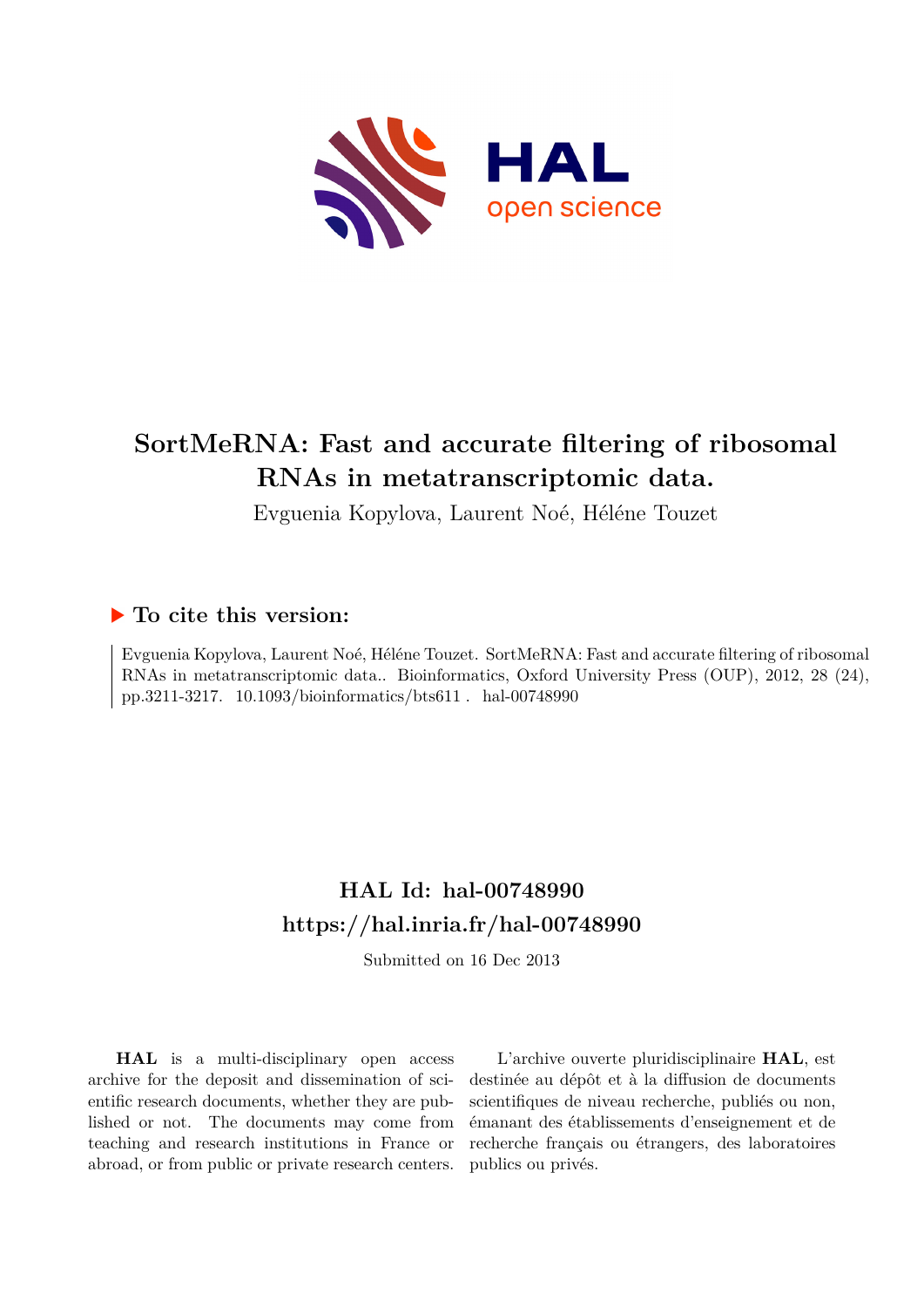# **SortMeRNA: Fast and accurate filtering of ribosomal RNAs in metatranscriptomic data**

Evguenia Kopylova \*, Laurent Noé and Hélène Touzet

LIFL (UMR CNRS 8022, Universite Lille 1) and Inria Lille Nord-Europe, 59655 Villeneuve d'Ascq, ´ France

Received on XXXXX; revised on XXXXX; accepted on XXXXX

# Associate Editor: XXXXXXX

# **ABSTRACT**

**Motivation:** The application of Next-Generation Sequencing (NGS) technologies to RNAs directly extracted from a community of organisms yields a mixture of fragments characterizing both coding and non-coding types of RNAs. The tasks to distinguish among these and to further categorize the families of messenger RNAs and ribosomal RNAs is an important step for examining gene expression patterns of an interactive environment and the phylogenetic classification of the constituting species.

**Results:** We present SortMeRNA, a new software designed to rapidly filter ribosomal RNA fragments from metatranscriptomic data. It is capable of handling large sets of reads and sorting out all fragments matching to the rRNA database with high sensitivity and low running time.

**Availability:** http://bioinfo.lifl.fr/RNA/sortmerna **Contact:** evguenia.kopylova@lifl.fr

**Supplementary information:** Supplementary data are available at *Bioinformatics* online.

# **1 INTRODUCTION**

The application of NGS technologies for metatranscriptomic profiling has been a successful venture in practice. Scientists may now gain access to the full set of coding and non-coding RNA in a community of organisms, which becomes particularly important for samples which cannot be cultivated outside their native environment (Stewart *et al.*, 2011; Bomar *et al.*, 2011; Shi *et al.*, 2009). The initial challenge of metatranscriptomic sequenced data analysis is to sort apart the RNA fragments based on their biological significance. Messenger RNAs (mRNA) cast a universal glimpse on the gene expression patterns between interactive species. Likewise, the ribosomal RNAs (rRNA) disclose information on the community's structure, evolution and biodiversity, and prevail in classification and phylogenetic analyses. The rRNA can comprise up to 90% of total RNA. Various prior-to-sequencing procedures, such as mRNA amplification kits, can help to enrich the yield of mRNA (Gilbert and Hughes, 2011). However, these kits are not fully satisfactory since secondary steps may be required to verify if the resulting material is an accurate representative of the initial samples (Nygaard *et al.*, 2005). New software have been recently developed to address this issue, they identify and isolate rRNA

fragments from a set of sequenced reads. The first set of programs, Meta-RNA 3 (Huang *et al.*, 2009), SSUALIGN (Nawrocki *et al.*, 2009) and rRNASelector (Lee *et al.*, 2011) share a common algorithmic approach, to represent an rRNA family database using a probabilistic model. Both Meta-RNA and rRNASelector use prebuilt Hidden Markov Models (HMM) and consequently sort reads against the database with the HMMER3 package (Eddy, 1998) whereas SSU-ALIGN uses Convariance Models to support secondary structure information. An alternative algorithm outside the domain of probabilistic models is riboPicker (Schmieder *et al.*, 2012) which uses a modified version of the Burrows-Wheeler Aligner (Li and Durbin, 2009). Lastly, BLASTN (Altschul *et al.*, 1990) is used in numerous home-made workflows for this problem. With BLASTN however, reads should be compared against all sequences of an rRNA database to achieve a good sensitivity level. In all cases, computational time is still an issue to handle large collections of reads.

In this paper we describe SortMeRNA, an efficient filter requiring only a representative set for an rRNA database and rapidly sorting through millions of reads. The underlying algorithm is analogous to the seeding strategy, focusing on finding many short regions of similarity between an rRNA database and a read. SortMeRNA also takes advantage of redundancy between homolog sequences, as HMMs do, and builds a compressed model of all rRNA sequences. The generated results adhere to the accuracy of the HMM-based programs and are computed in a fraction of the time.

# **2 SYSTEM AND METHODS**

#### 2.1 Algorithm overview

We assume having a collection of unassembled reads and a database of rRNA sequences, and we want to sort out reads that match to the database. The general principle behind our algorithm is to search for many short similarity regions between each read and the rRNA database. We scan each read with a sliding window, and the accepted reads are those which have more than a threshold number of windows present in the database. For a given read and a given window on the read, we authorize one error (substitution, insertion or deletion) between the window and the rRNA database.

To achieve this task in an efficient manner, the rRNA database is stored in a *Burst trie* coupled with a *lookup table* that speeds up the access to the Burst trie and takes advantage of conserved regions in the rRNA sequences. For a given read and a given window on

<sup>∗</sup>to whom correspondence should be addressed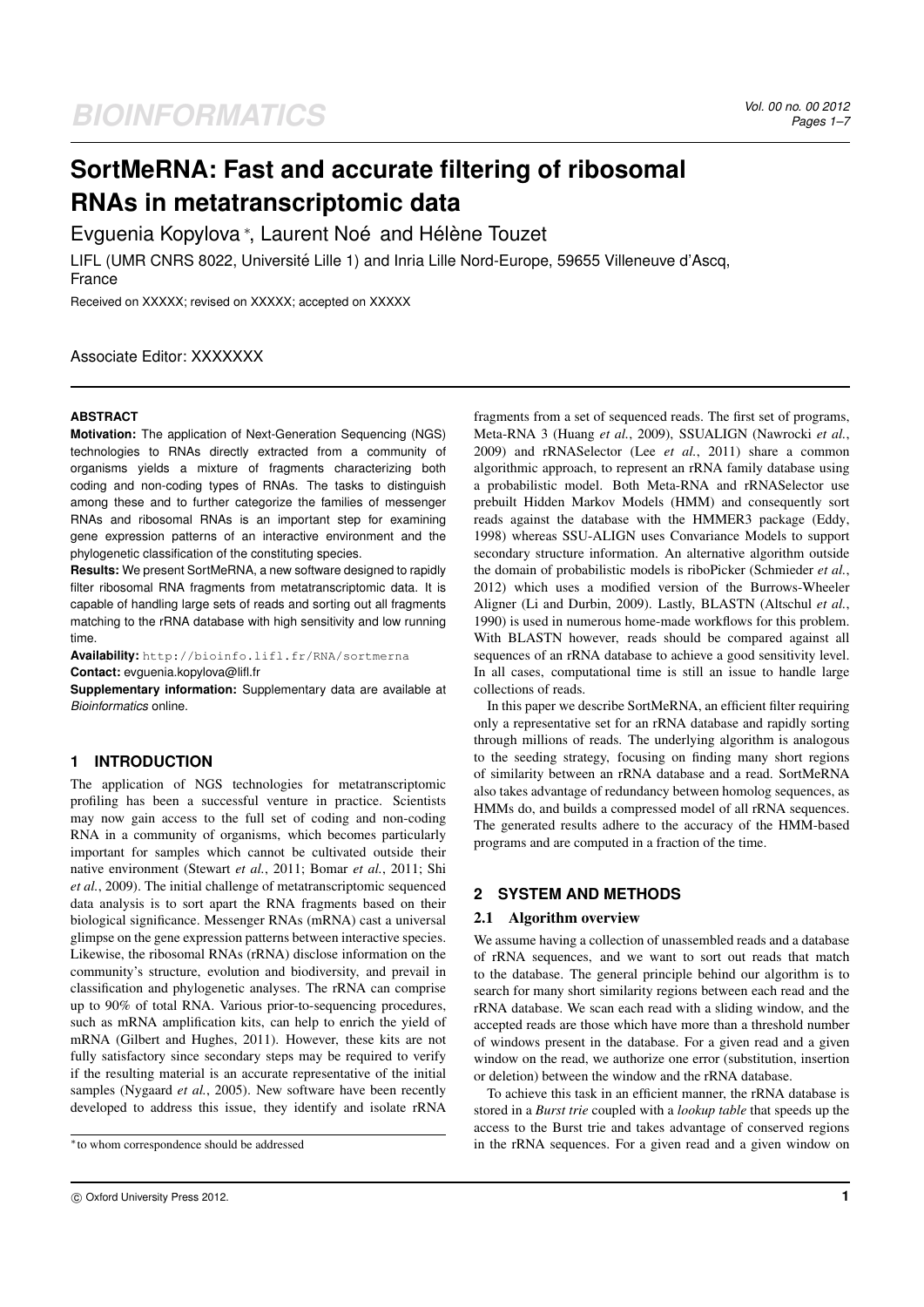Fig. 1. SortMeRNA Algorithm Overview. The set of representative rRNA sequences is preprocessed in the following way: (1a) The lookup table stores all of the  $\frac{s}{2}$ -mers and their number of occurrences which exist in the rRNA database. (1b) The Burst trie is a data structure which stores the rRNA database. (2a) The algorithm takes as input a collection of reads provided by the user, and for each read, a sliding window w of even length  $s \in [14, 20]$  moves across the read. (2b) For each window w, the prefix  $w[1..\frac{s}{2}]$  and suffix  $w[s..\frac{s}{2}+1]$  are translated into a decimal value between 0 and  $2^s - 1$ . (3) If the value exists in the lookup table with a high frequency (see *Section 1.1* of the supplementary file), the remaining part of the window is searched in the Burst trie. This is done with a cyclic traversal between the universal Levenshtein automaton and the Burst trie that determines whether the subpattern is present in the rRNA database with at most 1 error. For every letter traversed in the Burst trie, a bitvector is passed to the universal Levenshtein automaton to verify if the number of encountered errors remains less or equal to 1. (4) After all windows have been traversed, if the number of accepted windows exceeds a certain threshold (see in *Section 2.5*) then the read is accepted and classified as rRNA.

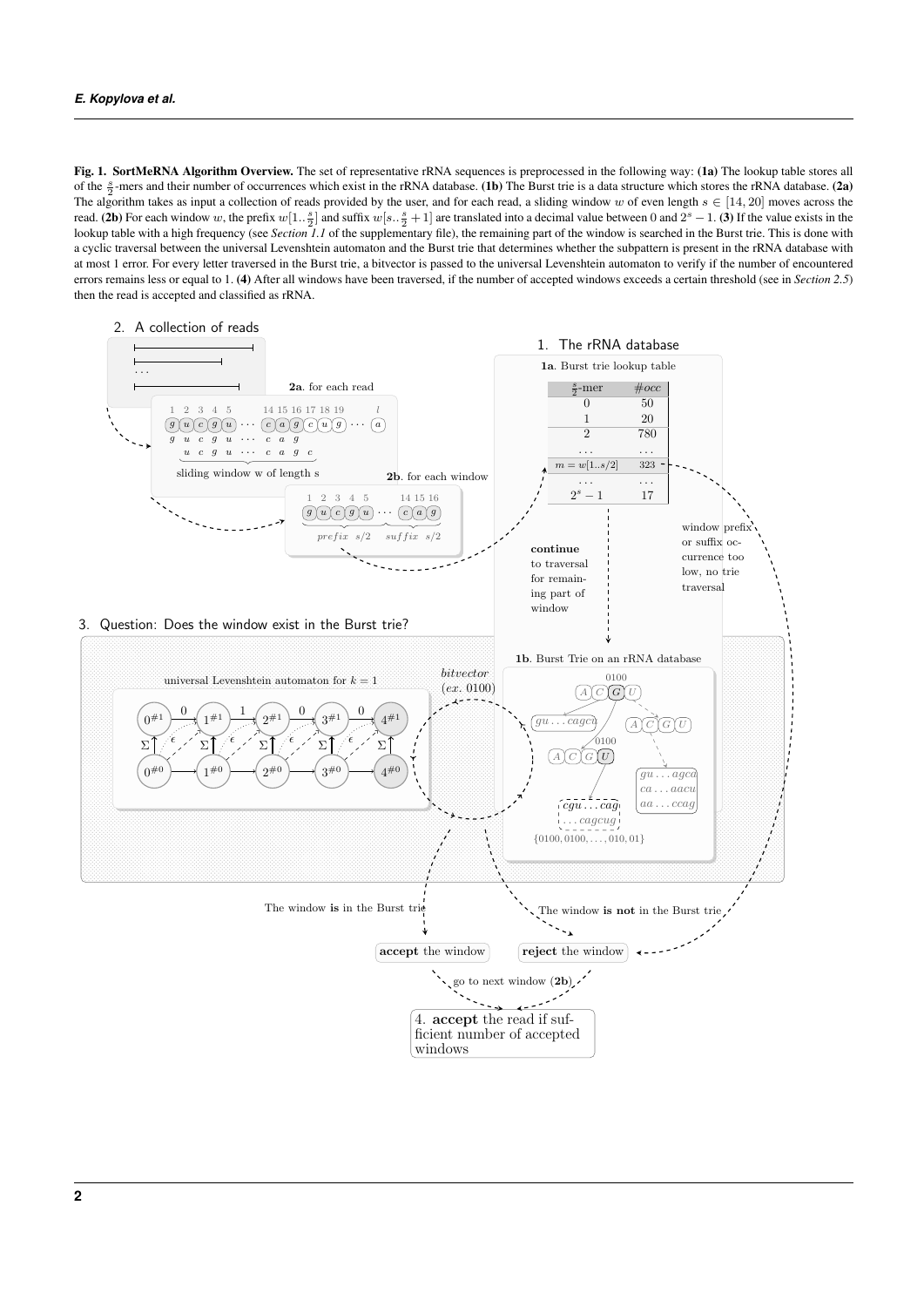the read, we find the set of windows present in Burst trie using the *universal Levenshtein automaton*. This comparison is done by performing a *parallel traversal* between the Levenshtein automaton and the Burst trie.

Figure 1 globally illustrates this framework. The length  $s$  of the sliding window is a parameter of the algorithm, further discussed in *Section 2.5*. The acceptance of a read depends also on the ratio of matched windows. Let  $r$  be this parameter. This choice will also be discussed in *Section 2.5*.

# 2.2 The Burst trie to store an rRNA database

The Burst trie (Heinz *et al.*, 2002) is a fast and versatile data structure which effectively stores a large number of strings such as an rRNA database. Unlike the standard trie, the binary search tree or other variants, which often adopt an equal rate of memory access among the cache or main memory, the Burst trie can exploit the modern cache architecture by addressing memory closest to the CPU. It is capable of reducing the number of trie nodes by 80% while maintaining performance similar to a hash table (Askitis and Zobel, 2010). Given a sequence  $vz$ , the Burst trie can store the prefix  $v$  as a link of trie nodes and the suffix  $z$  as an array of characters appended to the last trie node. Normally, subtrees become more sparse in the depth of a trie and representing them as reduced 'buckets' of contiguous memory preserves space and boosts cacheefficiency. When the number of sequences sharing a common prefix  $v$  reaches a fixed threshold, the appended bucket of suffixes bursts to form a new trie node and smaller sub-buckets. To optimize memory access during subtree traversal, the threshold size of a bucket should be less than the lower level cache. A systematic use of this trie can be observed in the fastest sorting algorithm for large sets of strings, the Burstsort (Sinha and Zobel, 2004).

Fig. 2. Let  $s = 16$ , the Burst trie below is constructed on the first six 17*mers* of an rRNA sequence. The 'char  $flag'$  describes whether a pointer is set to a trie node '1', a bucket '2' or neither '0'. Additional information on the origin of the 17-mer directly follows each element, as shown in the dashed bucket.



Following a similar method of an array-structured trie as described in (Sinha *et al.*, 2006), our Burst trie is assembled exactly on the nucleotide alphabet  $\{a, c, q, u\}$ . As illustrated in Figure 2, the trie stores every unique  $(s + 1)$ -mer substring in an rRNA database, since we look at windows of length s with at most 1 error between any two words. The information on whether the  $(s+1)$ -mer belongs to a forward strand, the reverse-complement or both (*strand*), and its origin (*hashid*) follows each entry in a bucket. When the exact location of the  $(s + 1)$ -mer needs to be found in an rRNA database, the *hashid* value serves as an index in a complementary table storing this information. Nearly one-quarter of the 16S rRNA positions are 99−100% conserved (Cannone *et al.*, 2002; Mears *et al.*, 2002) and this moderates the size of the trie since many identical or closely similar substrings are shared between sequences.

We use an additional optimization to improve access into the Burst trie. Since we consider at most one error between the window and the database, we have this simple property: For every two words such that the edit distance between them is bounded by 1, there exists a common substring of length  $\frac{s}{2}$  which is either a prefix or a suffix of the two words. We apply this property to construct a lookup table storing all  $\frac{s}{2}$ -mers existing in the rRNA database. Note that for s in [14, 20], transposing the nucleotide alphabet onto a binary equivalent, such that  $\{a, c, g, u\} = \{00, 01, 10, 11\}$ , we can represent each  $\frac{s}{2}$ -mer in s bits which maps to a unique integer value. Upon completion of the forward and reverse Burst tries, a scan of each trie is performed to record the existence of all  $\frac{s}{2}$ -mers and, if present, associated pointers to the trie node representing the immediate letter following the prefix. The precomputed lookup table quickly determines whether an exact match of the prefix or suffix exists in the Burst tries and furthermore it provides us with direct access to the remaining part of the word in the Burst trie.

The lookup table also allows us to take into account distribution of  $\frac{s}{2}$ -mers in the rRNA database. A multiple sequence alignment of an rRNA database can clearly define areas of high nucleotide conservation and emphasize the evolutionary origins shared between organisms. In a similar manner, the lookup table defines highly conserved areas by keeping only frequent  $\frac{s}{2}$ -mer occurrences in the rRNA database. Before a window is traversed in the Burst trie, its prefix or suffix must exist in the lookup table. This notion enforces that a read matches closely to one region in a database rather than multiple scattered ones leading to a false alignment (see *Section 1.1* of the supplementary file).

# 2.3 The universal Levenshtein automaton

Fig. 3. The nondeterministic Levenshtein automaton for  $p = acqu$  and  $k =$ 1. The  $s^{\#e}$  notation for each state corresponds to s number of characters read in the pattern  $p$  and  $e$  number of errors recorded. The initial state is  $0^{#0}$  and the three final states are  $3^{#0}$ ,  $4^{#0}$  and  $4^{#1}$ . Each non-final state has three outgoing arcs, one for each type of edit operation.

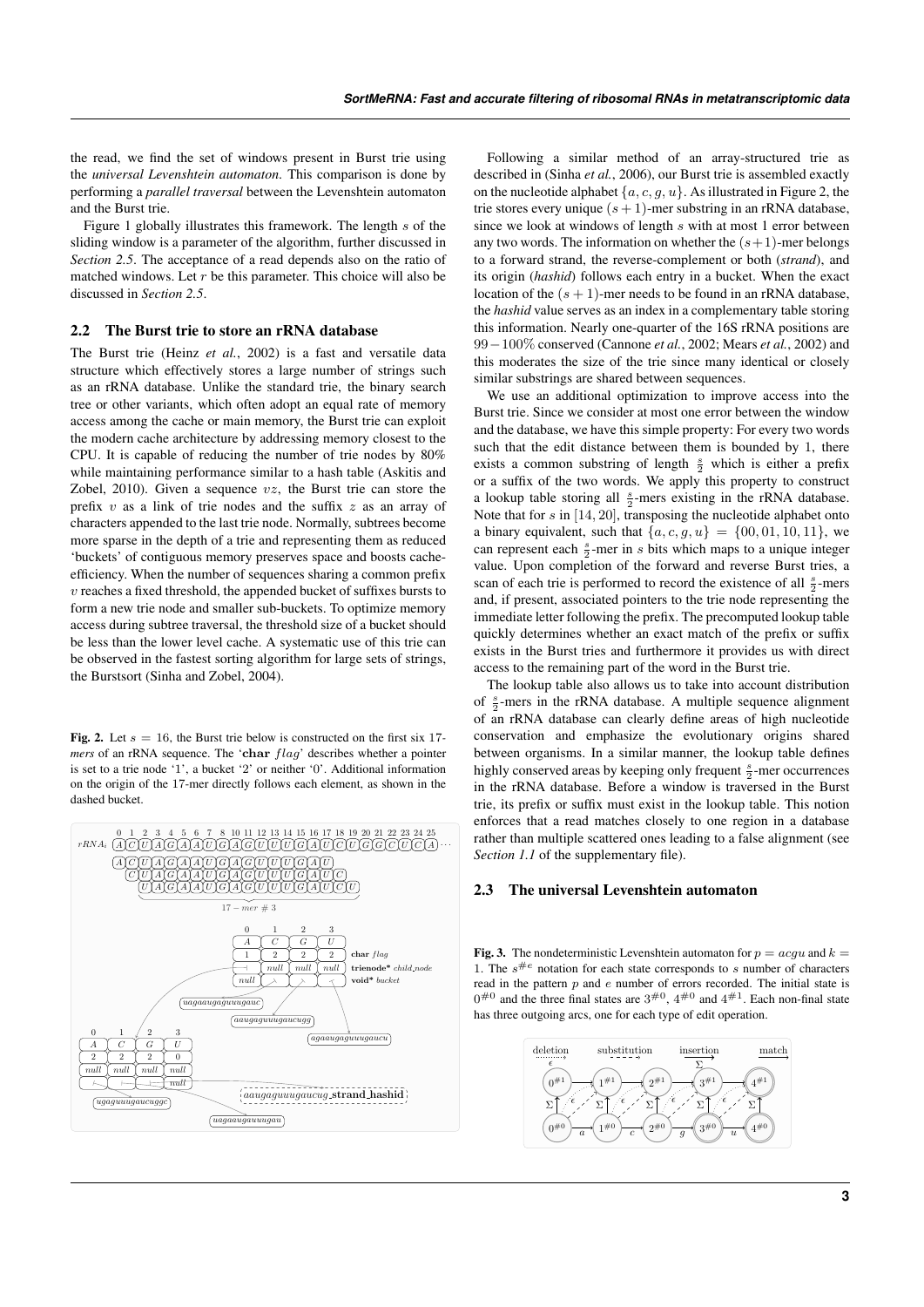The classical nondeterministic Levenshtein automaton for a pattern  $p$  and a number of errors  $k$  recognizes the set of strings which are at most edit distance  $k$  to  $p$  (see Figure 3). This automaton is not suitable for computation because of the presence of multiple active states and epsilon transitions. This may be overcome by transforming the automaton into an equivalent deterministic form. However, the resulting automaton may be exponential in the length of  $p$  and likewise dependent on it. In (Schulz and Mihov, 2002) and (Mihov and Schulz, 2004), a universal Levenshtein automaton was characterized based upon insightful observations of the classical one. The term *universal* conveys its one-time construction and independency of  $p$ . The intuition arises from the symmetry of the nondeterministic automaton, which applies the same set of transition rules to every new input character and each new set of active states is a subset of a known bounded superset. A set of bitvectors symbolizing the homology of  $p$  and a candidate string serve as input to the automaton. In full generality, the size of the automaton is exponential in a function of  $k$  (Mitankin, 2005). In our case, since  $k = 1$ , it remains sufficiently small. The set of bitvectors representing the similarity of two strings are precomputed using the following definition.

Definition 2.1. (Mihov and Schulz, 2004) The characteristic **vector**  $\vec{\chi}(w, V)$  of a symbol  $w \in \sum$  in a word  $V = v_1 \dots v_n \in$  $\sum^*$  is the bitvector of length n where the *i*th bit is set to 1 iff  $w = v_i$ .

The technical details of  $n \leq 2k + 2$  and the prefix of k symbols of '\$' appended to the pattern p can be found in the *(2004)* paper cited above.

**Example 2.1.** Let  $k = 1$ , the input word  $W = acaga$  and the pattern  $p = \$acuaga$ , then  $\chi_1(\underline{a}, \$\underline{a}cu) = 0\underline{1}00$ ,  $\chi_2(\underline{c}, a\underline{c}ua) =$ 0100,  $\chi_3(\underline{a}, \alpha \underline{u} \underline{a} g) = 0010$ ,  $\chi_4(g, \alpha \underline{a} g) = 0010$ ,  $\chi_5(\underline{a}, \underline{a} g) =$ 101 are the computed characteristic bitvectors. It follows that  $\{\chi_1, \ldots, \chi_5\}$  is the *characteristic bitvector array* carrying the similarity information of  $x$  and  $p$ .

Beginning from  $\chi_1$  to  $\chi_{|s|}$ , the bitvectors are sequentially passed into the universal Levenshtein automaton. Each bitvector leads to a transition between states (in constant time) corresponding to the number of errors encountered thus far. If some  $\chi_i$  reaches a failure state, greater than  $k$  errors exist between  $s$  and  $p$ , and the strings are rejected. The automaton only recognizes two strings if the input of the last bitvector  $\chi_{|s|}$  leads to a final state.

#### 2.4 Match of a read with the dynamic bitvector table

At this point, matching a window  $w$  of length  $s$  on the read against the rRNA database amounts to first checking whether the prefix or the suffix of length  $\frac{s}{2}$  of w is present in the lookup table, then determining if the universal Levenshtein automaton for  $w$ recognizes some word in the Burst trie. For the second step, we have to implement a rapid traversal of the Levenshtein automaton which relies upon the precomputation of bitvectors for  $w$ . At every depth of the Burst trie, we assume that the symbol q in  $\chi_i(q, V)$  appears as one of  $\{a, c, g, u\}$  with equal probability. Ultimately during traversal, the bitvector of the actual residing nucleotide is chosen. Figure 4 shows the precomputation of bitvectors for  $p = \$acuaga$ in **Example 2.1**. If the string  $x = acaga$  existed in the trie, then the highlighted set of bitvectors {0100, 0100, 0010, 0010, 101} would form the bitvector array (see *Section 1.2* of the supplementary file for a graphic example).

Fig. 4. The precomputed bitvector table for pattern  $p = \$acuaga$  covering all possibilities of q for  $k = 1$ . The first bit in each entry of column  $i = 0$ represents the \$ symbol and is always set to '0'.



When the window is shifted by one position, the subsequent pattern  $p$  changes simply by the removal of the first character in the prefix and the addition of a new character in the suffix. Hence, rather than recomputing the bitvector table for each new window, a series of bitwise operations are taken to modify it, as demonstrated in Figure 5.

Fig. 5. The modification of the bitvector table from pattern  $p_1 = \$acuaga$ to  $p_2 =$  \$*cuagaa* for  $k = 1$ . Columns 0-2 of  $p_2$  are equal to columns 1-3 of  $p_1$ , except for column 0, where the most significant bit (MSB) of every bitvector represents the symbol \$ and is set to '0'. Column 3 of  $p_2$  equals to column 4 of  $p_1$  with an additional bit appended. The appended bit is set to '1' in the bitvector correspoding to the newly appended character, otherwise it is set to 0. Column 4 of  $p_2$  is equal to column 3 of  $p_2$ , although the MSB is not considered. The same rule applies to column 5 of  $p_2$ , where the two MSBs of the column 3 bitvectors are not considered.



Following a pre-order path, the traversal of the Burst trie begins at the root node. Through knowledge of the nucleotide letter and the depth of the node being visited, the coinciding bitvector is accessed in the precomputed bitvector table, indifferent to whether the node is a trie node or a character in the bucket. Subsequently, the bitvector is passed to the universal Levenshtein automaton which decides whether to continue traversal of the current subtree or backtrack to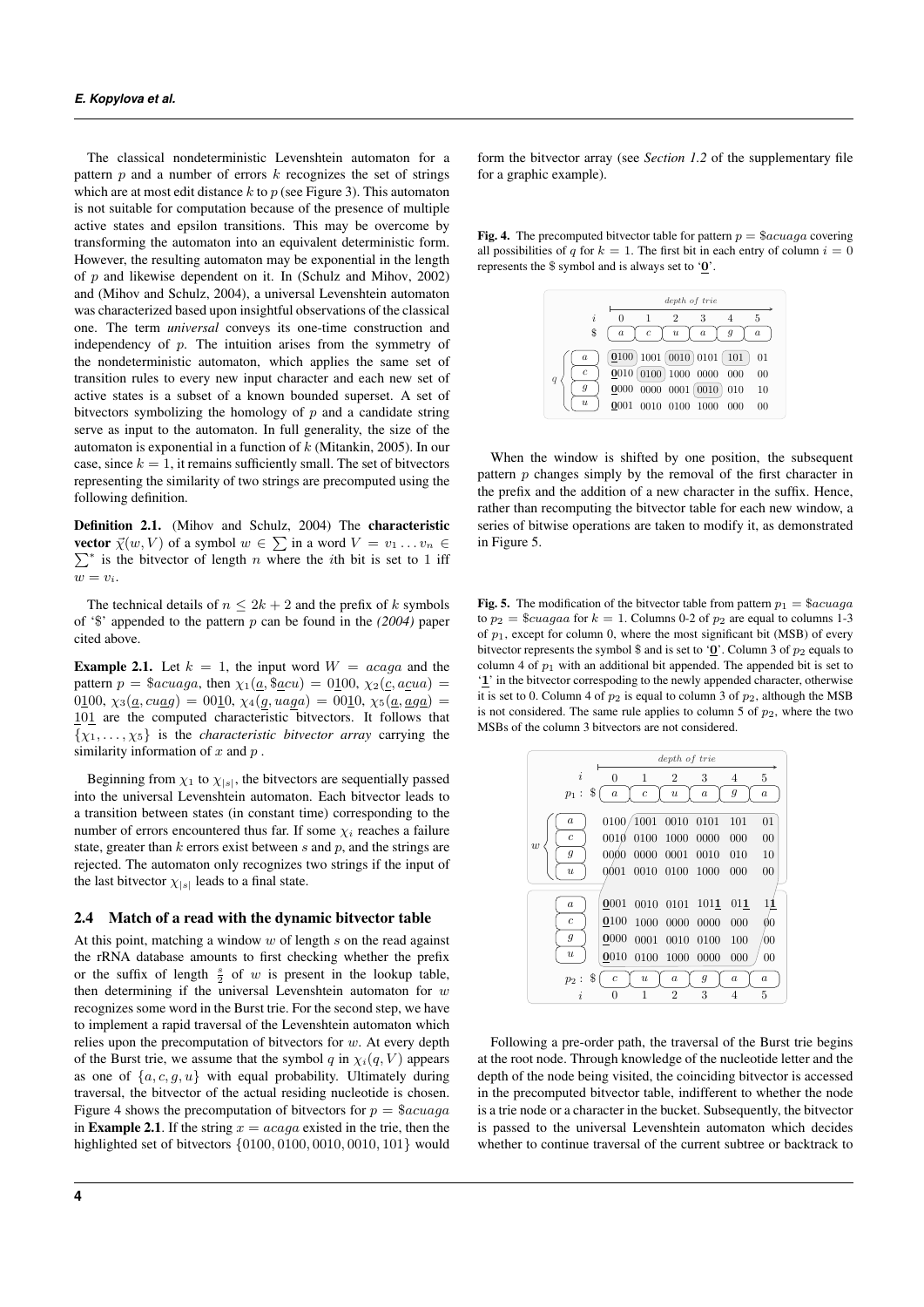the first branching point with a non-failure Levenshtein state and recommence traversal of a new substree. In this manner, a complete traversal of the Burst trie remains unlikely as backtracking occurs each time the edit distance between the pattern and a traversed branch exceeds k. To further speed up Burst trie traversal for every window, a 'backwards dictionary' approach as described in (Mihov and Schulz, 2004) was implemented. The original algorithm builds two dictionaries, one for the forward strings and the second for their reverse equivalents. In this manner, the same window can be traversed quickly from both ends.

## 2.5 Parameter setting

The algorithm depends on two parameters: The length s of the sliding window, and the minimal proportion  $r$  of accepted windows in a read. To find a robust choice for  $s$  and  $r$ , we ran the algorithm for several values of  $s$  and  $r$  on several rRNA databases and for several sets of reads.

We purposely designed four databases with distinctive features: Small 16S and large 23S subunit, varying identity percentage and from distinct phylogeny tree subparts,

- Set 1: 16S, 80% identity (2262 rRNA)
- Set 2: 16S, 80% identity, truncated phylogeny tree (2187 rRNA)
- Set 3: 23S, 95% identity (1969 rRNA)

Set 4: 23S, 95% identity, truncated phylogeny tree (1906 rRNA)

These databases were constructed by applying the ARB package (Ludwig *et al.*, 2004) and UCLUST (Edgar, 2010) to sequences from SILVA (Pruesse *et al.*, 2007) (see *Section 2.1* in the supplementary file). Next, we constructed datasets of simulated rRNA and non-rRNA reads using the software MetaSim (Richter *et al.*, 2008). We used two sequencing error models, Roche 454 and Illumina, because the errors for Roche 454 mainly originate as indels and for Illumina as substitutions. The length of the reads differs as well:  $\geq$  200nt for Roche 454 and 100nt for Illumina technology. To test the sensitivity on Set 1 and Set 3, we constructed 300,000 Roche 454 reads and 1,000,000 Illumina reads on the entire SILVA database minus the sequences used for the representative rRNA database. To measure the sensitivity for discovering new species with Set 2 and Set 4, the same number of reads was simulated only on the truncated sections of the Bacteria phylogeny tree. To test the selectivity, the non-rRNA reads were simulated using the NCBI bacterial genomes library with rRNAs masked (see *Section 2.2* in the supplementary file).

The parameter values were varied as:  $s \in [14, 20]$  and  $r \in$  $(0, 1)$ . The main conclusion is that  $s = 18$ ,  $r = 0.15$  for Roche 454 reads and  $s = 18$ ,  $r = 0.25$  for Illumina reads give best sensitivy/selectivity balance for all rRNA databases. Moreover, varying  $r$  within short ranges does not significantly affect the results (see *Section 2.3* of the supplementary file). We use these values as default settings in all subsequent analyses.

## **3 IMPLEMENTATION**

SortMeRNA is implemented in C++ and freely distributed under the GNU general public license (GPL). It can be downloaded from http://bioinfo.lifl.fr/RNA/sortmerna. The software uses OpenMP functions to parallelize filtering of the reads. The input criteria are a fasta/fastq file of letter space reads produced by Roche 454 or Illumina technologies, and a fasta file of rRNA sequences. There are eight rRNA databases included in the software package covering the small (16S/18S), large (23S/28S) and 5/5.8S ribosomal subunit rRNAs, which were all derived from the SILVA and RFAM databases. Additionally, the user can work with their own RNA databases.

## **4 EXPERIMENTAL EVALUATION**

The performance of SortMeRNA was measured in terms of sensitivity, selectivity and real-data analysis compared to the software SSU-ALIGN (Nawrocki *et al.* (2009)), Meta-RNA (Huang *et al.* (2009)), rRNASelector (Lee *et al.* (2011)), riboPicker (Schmieder *et al.* (2012)) and BLASTN (Altschul *et al.* (1990)). All tests were performed on an Intel(R) Xeon(R) CPU W3520 2.67GHz machine with 8GB RAM, L1 cache size of 32 KB, L2 cache size of 256 KB and L3 cache size of 8192 KB. Since riboPicker and SSU-ALIGN do not provide a direct option for multi-threading, all tests were carried out using one thread.

#### 4.1 rRNA databases

We created two new representative databases: 16S rRNA with 85% identity (7,659 sequences) and 23S rRNA with 98% identity (2,811 sequences) (see *Section 3.2* of the supplementary file). The 16S rRNA database was used by SortMeRNA, riboPicker, BLASTN and SSU-ALIGN, and the 23S rRNA database by SortMeRNA, riboPicker and BLASTN. SSU-ALIGN was written for aligning small ribosomal subunits and does not provide models for 23S rRNA. riboPicker was also tested with a more comprehensive database made available from their website: All 16S and 23S rRNA sequences taken from SILVA, RDP-II, Greengenes, NCBI archaeal and bacterial genomes, and HMP (3,232,371 16S and 19,602 23S unique sequences). The results for this larger database are indicated by riboPicker<sup>∗</sup> in the subsequent tables. For Meta-RNA and rRNASelector, we used the HMMs provided with the software.

#### 4.2 Simulated reads

*Sensitivity for 16S rRNA.* 300,000 Roche 454 and 1,000,000 Illumina 16S rRNA reads were simulated in the same manner as described in *Section 2.5*. The performance results can be viewed in Table 1. All software programs except riboPicker and SSU-ALIGN have a sensitivity level higher than 97%, and even higher than 99% for BLASTN and SortMeRNA. The sensitivity for riboPicker is very low (56%) because BWA-SW works well with error rates 2%- 3% for 100-200nt reads, and loses sensitivity for new species. As expected, the sensitivity increases with a larger database (indicated riboPicker<sup>∗</sup> ). Considering the computation time, SortMeRNA runs in less than 2 minutes, or 72x faster than the next fastest tool with proportionate sensitivity (Meta-RNA). Note also that BLASTN executes at a very slow speed (several hours), because reads should be compared against all of sequences in the representative database.

*Selectivity for 16S rRNA.* 1,000,000 Roche 454 and 1,000,000 Illumina non-16S rRNA reads were simulated in the same manner as described in *Section 2.5*. The performance results can be viewed in Table 2. All programs have a selectivity level higher than 99.98%.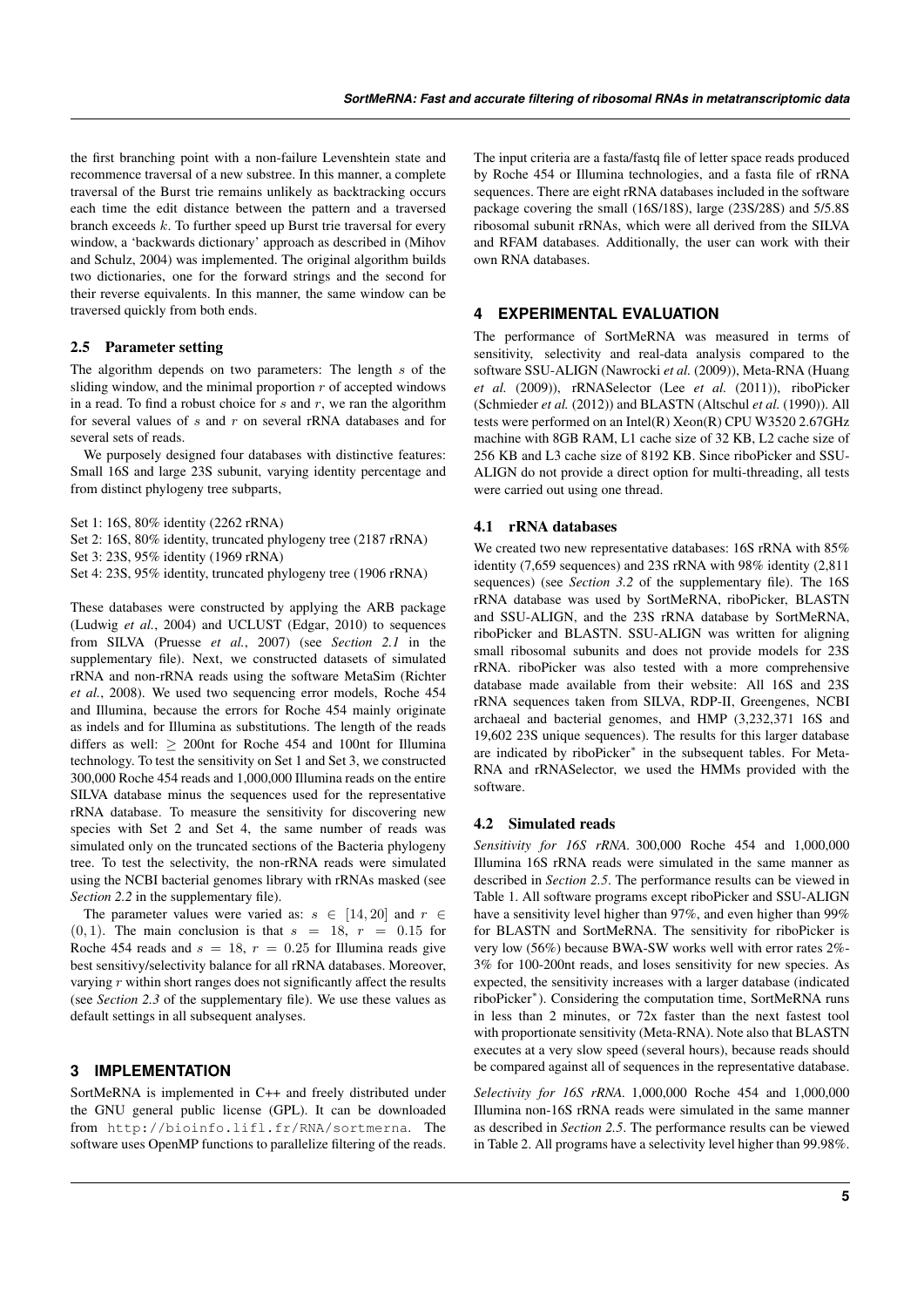The number of false positives for the HMM-based programs remains comparable to SortMeRNA for both Illumina and Roche 454 reads. The difference in the simulated data results between Meta-RNA and rRNASelector can be attributed to the number of bacteria vs. archaea rRNA sequences used in the construction of the HMMs, as well as additional parameter settings in rRNASelector. riboPicker<sup>∗</sup> and BLASTN show the lowest selectivity. Concerning the running time, the order of the fastest programs is rRNASelector, Meta-RNA and SortMeRNA. Both rRNASelector and Meta-RNA use the HMMER3 package, which applies a pre-filter to quickly reject sequences which would score very low in the HMM. This acceleration heuristic gives these programs a competitive advantage on the artificial dataset for selectivity where all of the sequences are negative.

Results for 23S rRNAs are analogous in terms of accuracy and running time. They can be found in Table A and Table B under *Section 3.3* of the supplementary file.

#### 4.3 Real data

The metatranscriptomic datasets SRR106861 of a photosynthetic microbial community and SRR013513 of a tidal salt marsh creek from 454 sequencing were downloaded from the NCBI Sequence Read Archive. The results for 16S and 23S can be viewed in Table 3 and Table 4 respectively, and the overlap of the results between tools in Figure 6 and Figure 7. The results obtained with SortMeRNA are very close to the ones obtained with HMM-based methods. riboPicker finds only a fraction of all potential rRNAs, which confirms its low sensitivity for small databases. The majority of 16S reads found only by riboPicker<sup>∗</sup> (1,298) map to mRNA. For 23S analysis in Table 4 and Figure 7, approximately 99% of the excess reads of Meta-RNA (12,112) and rRNASelector likewise map to 28S, along with 83% of the (624) reads found only by BLASTN and Meta-RNA. The (537) reads found only by BLASTN map to 16S rRNA, ncRNA and mRNA.

### **5 DISCUSSION**

SortMeRNA has shown to be a rapid and efficient filter which can sort a large set of metatranscriptomic reads with high accuracy comparable to the HMM-based programs. SortMeRNA implements seeds with errors (substitution and indel) and this important characteristic renders the algorithm robust to errors of different types of sequencers while providing the ability to discover new rRNA sequences from unknown species.

The method used by the algorithm is universal and flexible. The database can be constructed on any family of sequences provided by the user. Moreover, the algorithm does not require a multiple sequence alignment file to build the database, as HMM-based programs do, and this is an advantage when sequences are hard to align or only partial sequences are available. Another advantage of SortMeRNA is the small number of parameter settings required by the program (see *Section 2* of the supplementary data).

Table 3. Runtime for the SRR106861 metatranscriptome of 105,873 reads against a 16S rRNA database of 7,659 sequences.

|                | rRNA  | run time                        | latency | memory $(\% )$ |  |
|----------------|-------|---------------------------------|---------|----------------|--|
| SortMeRNA      | 27046 | 34s                             | 1x      | 4.8            |  |
| ribo Picker    | 11389 | 4m10s                           | 7x      | 2.3            |  |
| $ribo Picker*$ | 27195 | 39 <sub>m3s</sub>               | 69x     | 30.8           |  |
| <b>BLASTN</b>  | 27061 | 1h29m                           | 157x    | 0.6            |  |
| $Meta-RNA$     | 27111 | 10 <sub>m</sub> 33 <sub>s</sub> | 18x     | 1.8            |  |
| rRNAS electron | 27085 | 10 <sub>m40s</sub>              | 18x     | 0.8            |  |

Fig. 6. Venn diagram for reads classified as 16S rRNA by BLASTN, Meta-RNA, SortMeRNA and riboPicker<sup>∗</sup> in the SRR106861 metatranscriptome.



Table 4. Runtime for the SRR013513 metatranscriptome of 207,368 reads against a 23S rRNA database of 2,811 sequences.

|                | rRNA   | run time          | latency | memory $(\% )$ |
|----------------|--------|-------------------|---------|----------------|
| SortMeRNA      | 94395  | 51s               | 1x      | 3.8            |
| ribo Picker    | 71937  | 10 <sub>m2s</sub> | 12x     | 3.9            |
| $ribo Picker*$ | 84152  | 36m27s            | 43x     | 5.5            |
| <b>BLASTN</b>  | 94439  | 3h42m             | 261x    | 0.9            |
| $Meta-RNA$     | 106698 | 1h33m             | 109x    | 4.8            |
| rRNAS electron | 107900 | 1h36m             | 113x    | 3              |

Fig. 7. Venn diagram for reads classified as 23S rRNA by BLASTN, Meta-RNA, SortMeRNA and riboPicker<sup>∗</sup> in the SRR013513 metatranscriptome.